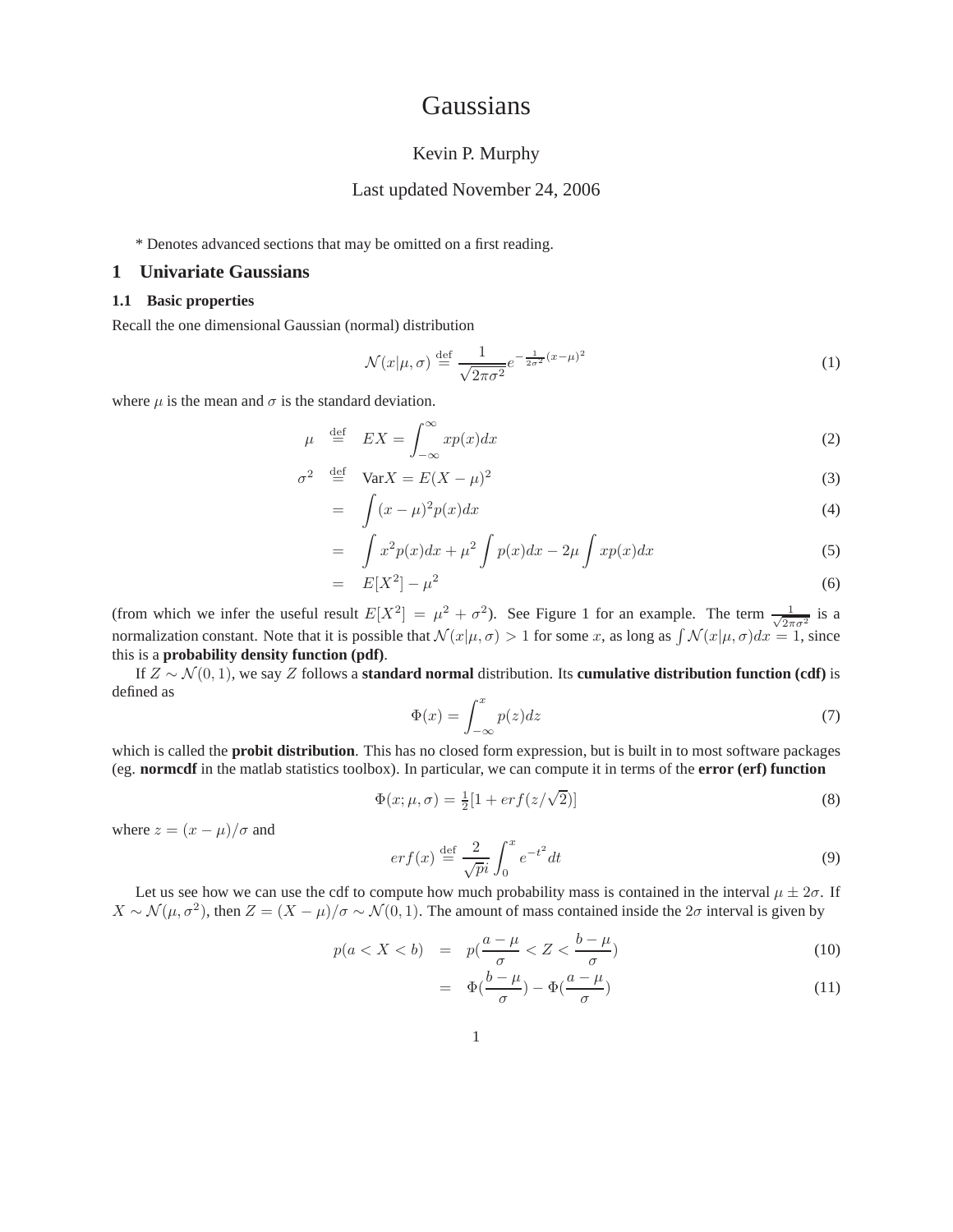

*Figure 1:* A standard normal pdf and cdf. The matlab code used to produce these plots is  $xs = -3:0.01:3$ ; plot(xs,normpdf(xs,mu,sigma)); plot(xs,normcdf(xs,mu,sigma)); , where  $xs =$  $[-3, -2.99, -2.98, \ldots, 2.99, 3.0]$  is a vector of points at which the density is evaluated.

| Function                | Matlah  | R     |
|-------------------------|---------|-------|
| density                 | normpdf | dnorm |
| cdf                     | normcdf | pnorm |
| inverse cdf (quantiles) | norminv | qnorm |
| sampling                | randn   | rnorm |

*Table 1:* Translation between Matlab and R for common functions related to univariate gaussians.

Since

$$
p(Z \le -1.96) = \text{normcdf}(-1.96) = 0.025\tag{12}
$$

we have

$$
p(-1.96\sigma < X - \mu < 1.96\sigma) = 1 - 2 \times 0.025 = 0.95
$$
\n(13)

Often we approximate this by replacing 1.96 with 2, and saying that the interval  $\mu \pm 2\sigma$  contains 0.95 mass. See Figure **??** for an illustration.

It is also useful to compute quantiles of a distribution. A  $\alpha$ -quantile is the value  $f_{\alpha} = x$  s.t.,  $f(X \le x) = \alpha$ , where f is the pdf. For example, the median is the 50%-quantile. Also, if  $Z \sim \mathcal{N}(0, 1)$ , then the 2.5% quantile is  $N_{0.025} = \Phi^{-1}(0.025) = -1.96$ , where  $\Phi^{-1}$  is the inverse of the Gaussian cdf:

$$
z = \text{norminv}(0.025) = -1.96 \tag{14}
$$

$$
p(Z \le z) = \text{normcdf}(z) = 0.025 \tag{15}
$$

By symmetry of the Gaussian,  $\Phi^{-1}(0.025) = -\Phi^{-1}(1 - 0.025) = \Phi^{-1}(0.975)$ .

# **1.2 Maximum likelihood estimation**

Let  $X_i \sim \mathcal{N}(\mu, \sigma^2)$ . Then

$$
p(\mathcal{D}|\mu, \sigma^2) = \prod_{i=1}^{N} \mathcal{N}(x_i|\mu, \sigma^2)
$$
\n(16)

$$
\ell(\mu, \sigma^2) = -\frac{1}{2\sigma^2} \sum_{i=1}^{N} (x_i - \mu)^2 - \frac{N}{2} \ln \sigma^2 - \frac{N}{2} \ln(2\pi) \tag{17}
$$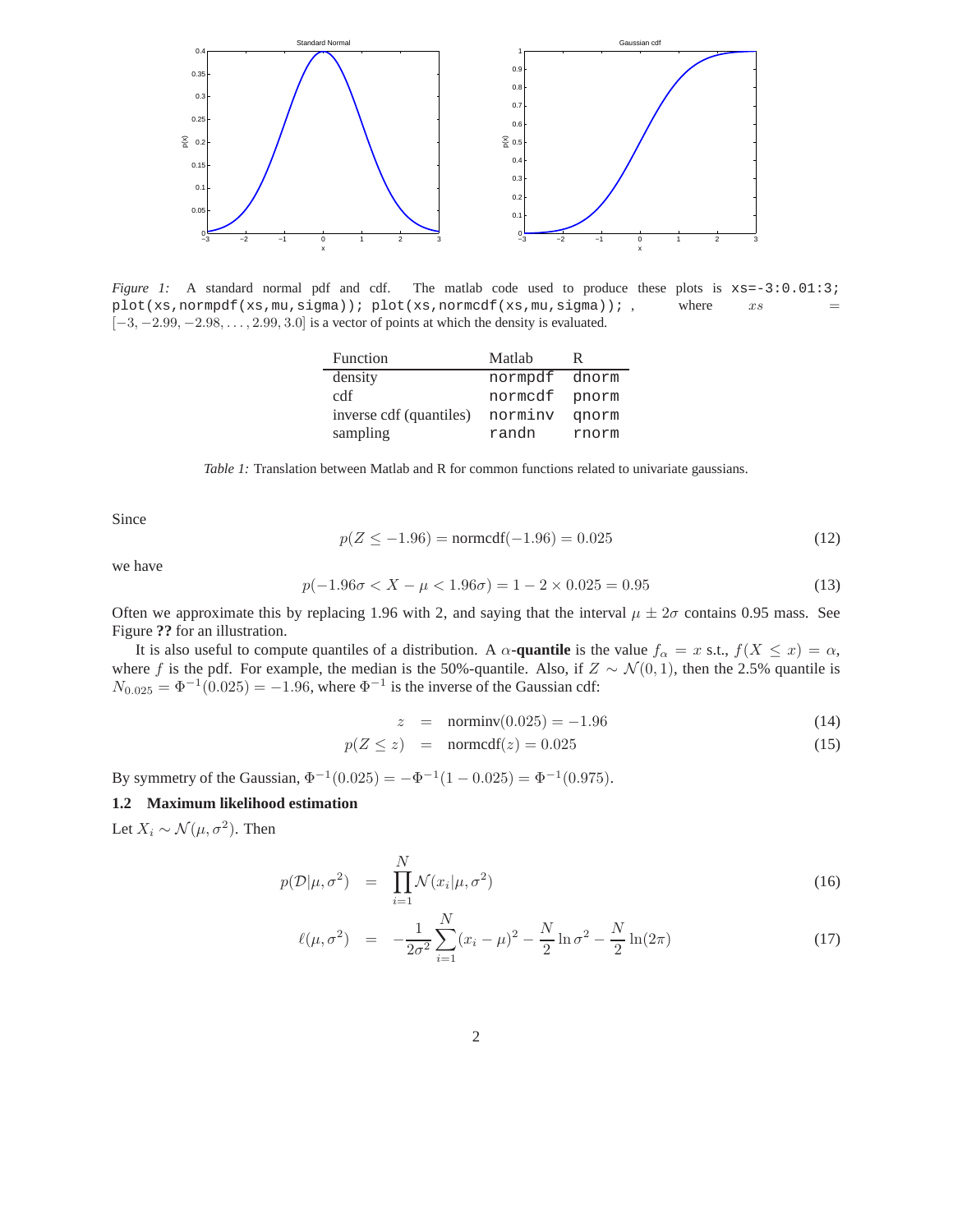To find the maximum, we set the partial derivatives to 0 and solve. Starting with the mean, we have

∂L

$$
\frac{\partial L}{\partial \mu} = -\frac{2}{2\sigma^2} \sum_{i} (x_i - \mu) = 0 \tag{18}
$$

$$
\mu_{ML} = \frac{1}{N} \sum_{i=1}^{N} x_i
$$
\n(19)

which is just the empirical mean. Similarly, letting  $v = \sigma^2$ , and  $\mu = \hat{\mu}_{ML}$ ,

$$
\frac{\partial L}{\partial v} = \frac{1}{2}v^{-2} \sum_{i} (x_i - \mu) - \frac{N}{2v} = 0 \tag{20}
$$

$$
\hat{\sigma}^2_{ML} = \frac{1}{N} \sum_{i=1}^{N} (x_i - \mu_{ML})^2
$$
\n(21)

$$
= \frac{1}{N} \left[ \sum_{i} x_i^2 + \sum_{i} \hat{\mu}^2 - 2 \sum_{i} x_i \hat{\mu} \right]
$$
 (22)

$$
= \frac{1}{N} \sum_{i} (x_i^2) - \left(\frac{1}{N} \sum_{i} x_i\right)^2 \tag{23}
$$

since  $\sum_i x_i = N \hat{\mu}_{ML}$ . This is just the empirical variance. Note that we divide by N and not by  $N - 1$ . We shall discuss this issue in Section **??**.

Since we can express the MLEs in terms of  $\sum_i x_i$  and  $\sum_i (x_i^2)$ , we say these are the **sufficient statistics** for the data. In other words, if we know the sufficient statistics, we can "throw the data away" without losing any information.

## **2 Multivariate Gaussians**

Let  $Z = (Z_1, \ldots, Z_r)$  consist of r iid  $\mathcal{N}(0, 1)$  random variables, L be an  $p \times r$  matrix and  $\vec{\mu}$  a  $p \times 1$  vector. Then

$$
X = (X_1, \dots, X_p) = LZ + \vec{\mu}
$$
\n<sup>(24)</sup>

has a **multivariate Gaussian** or **multivariate normal (MVN)** distribution given by

$$
\mathcal{N}(\vec{x}|\vec{\mu}, \Sigma) \stackrel{\text{def}}{=} \frac{1}{(2\pi)^{p/2} |\Sigma|^{1/2}} \exp[-\frac{1}{2}(\vec{x} - \vec{\mu})^T \Sigma^{-1} (\vec{x} - \vec{\mu})]
$$
(25)

where  $\vec{\mu}$  is a  $p \times 1$  vector,  $\Sigma$  is a  $p \times p$  **symmetric positive definite (pd)** matrix, and p is the dimensionality of  $\vec{x}$ . It can be shown that  $E[X] = \vec{\mu}$  and Cov $[X] = \Sigma$  (see e.g., [Bis06, p82]). (Note that in the 1D case,  $\sigma$  is the standard deviation, whereas in the multivariate case,  $\Sigma$  is the covariance matrix.) In fact we have

$$
CovX = \Sigma = L Cov ZL = LL^T
$$
\n(26)

So a MVN is a linear combination of scalar iid Gaussians. We can also show that linear combinations of MVN are MVN:

$$
A \sim N(\mu, \Sigma) \Rightarrow AX \sim N(A\mu, A\Sigma A')
$$
\n(27)

This implies that marginals of a MVN are also Gaussian. To see this, suppose that  $X \in \mathbb{R}^4$  and we want to compute  $p(X_1, X_2)$ : we can just use the projection matrix

$$
A = \begin{pmatrix} 1 & 0 & 0 & 0 \\ 0 & 1 & 0 & 0 \end{pmatrix} \tag{28}
$$

The **quadratic form**  $\Delta = (\vec{x} - \vec{\mu})^T \Sigma^{-1} (\vec{x} - \vec{\mu})$  in the exponent is called the **Mahalanobis distance** between  $\vec{x}$ and  $\vec{\mu}$ . The equation  $\Delta =$  const defines an ellipsoid, which are the level sets of constant density: see Figure 2, where the region inside the ellipses contains 95% of the mass of each Gaussian. We will explain this in more detail below.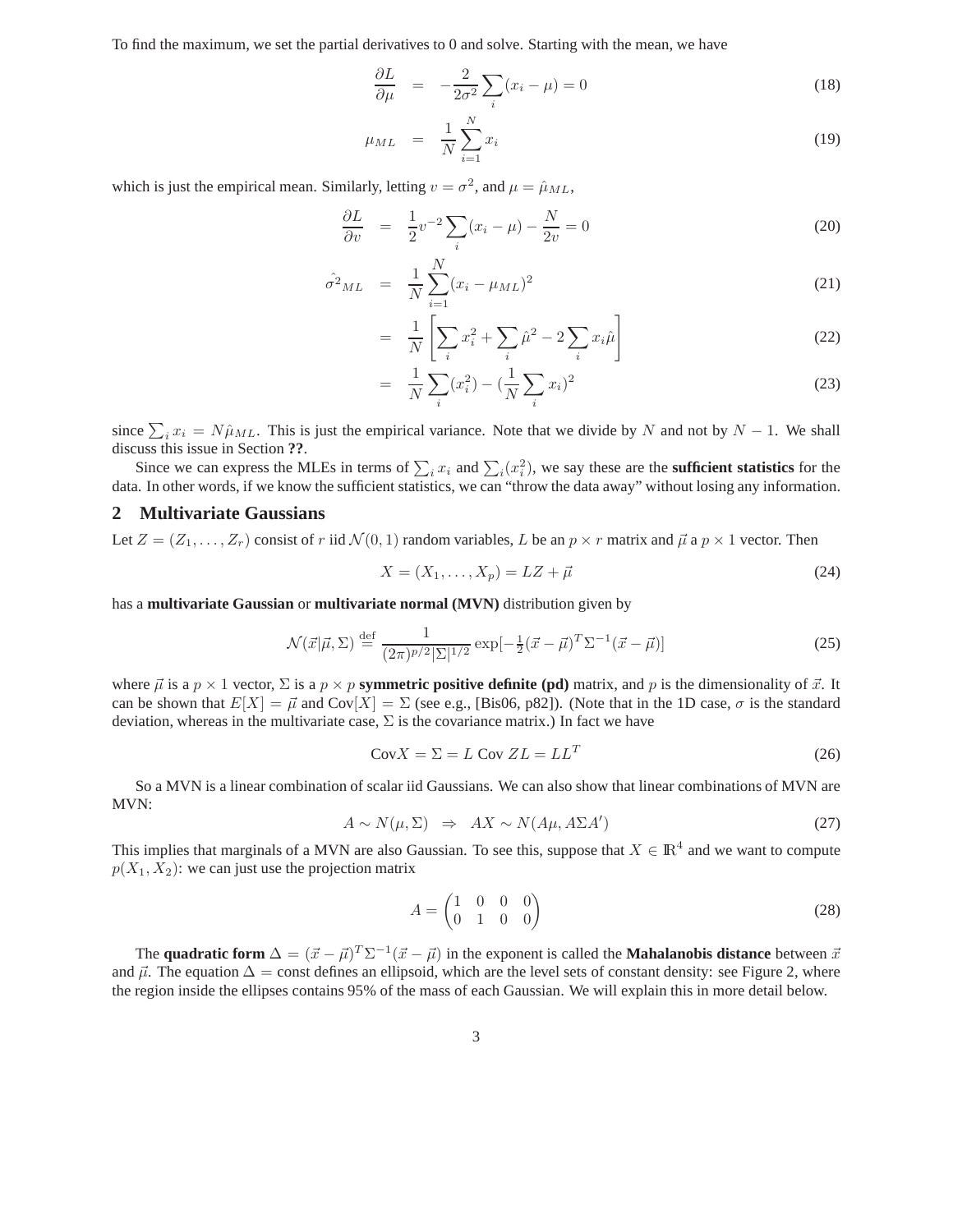

*Figure 2:* A scatterplot of height and weight of various men (blue crosses) and women (red circles) with fitted 2D Gaussians superimposed. Figure produced by biometric\_plot.

µ and Σ are called **moment parameters**. An alternative is to use the **canonical parameters** or **information form**, defined as follows

$$
p(x|\eta,\Lambda) = \exp[a + \eta^T x - \frac{1}{2}x^T \Lambda x]
$$
\n(29)

$$
\Lambda = \Sigma^{-1} \tag{30}
$$

$$
\eta = \Sigma^{-1} \mu \tag{31}
$$

$$
a = -\frac{1}{2}(n\log(2\pi) - \log|\Lambda| + \eta^T \Lambda \eta \tag{32}
$$

where Λ is called the **precision matrix** or **concentration matrix**, and a is the normalization constant.

## **2.1 Bivariate Gaussians**

In the 2D case, define the **correlation coefficient** between X and Y as

$$
\rho = \frac{Cov(X, Y)}{\sqrt{Var(X)Var(Y)}}\tag{33}
$$

Hence the covariance matrix is

$$
\Sigma = \begin{pmatrix} \sigma_X & \rho \sigma_X \sigma_Y \\ \rho \sigma_X \sigma_Y & \sigma_Y \end{pmatrix}
$$
 (34)

and the pdf (for the zero mean case) becomes

$$
f(x,y) = \frac{1}{2\pi\sigma_x\sigma_y\sqrt{1-\rho^2}} \exp\left(-\frac{1}{2(1-\rho^2)}\left(\frac{x^2}{\sigma_x^2} + \frac{y^2}{\sigma_y^2} - \frac{2\rho xy}{(\sigma_x\sigma_y)}\right)\right)
$$
(35)

It should be clear from this example that when doing multivariate analysis, using matrices and vectors is easier than working with scalar variables.

## **2.2 Eigenvectors and eigenvalues**

To understand MVNs, it is necessary to know some **linear algebra**. Here we provide a quick review.

We can compute the eigenvectors  $u_i$  and eigenvalues  $\lambda_i$  of any square matrix A:

$$
Au_i = \lambda_i u_i \tag{36}
$$

We can write this in matrix form as

$$
A = U\Lambda U^T = \sum_{i=1}^p \lambda_i \vec{u}_i \vec{u}_i^T
$$
\n(37)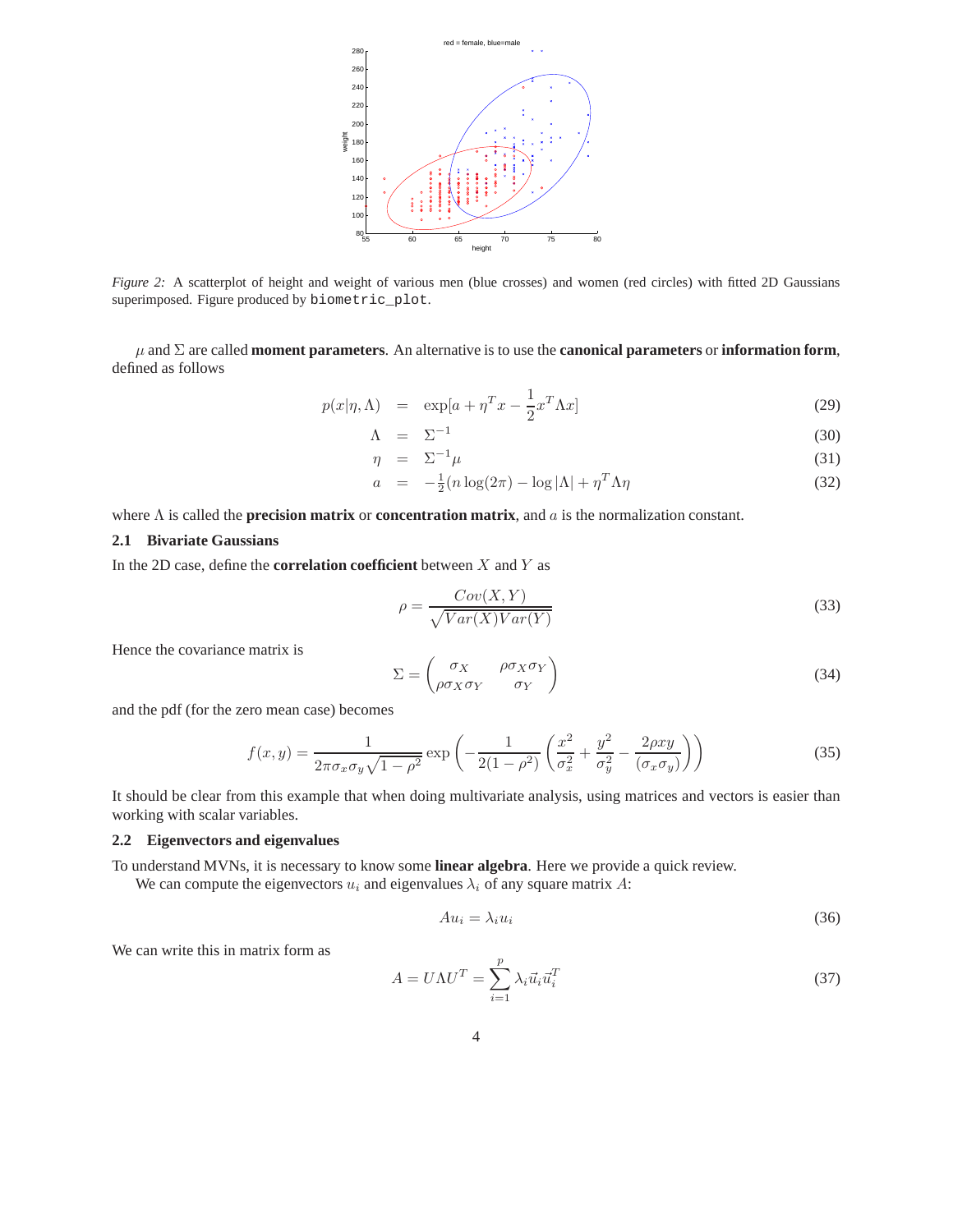

*Figure 3:* Diagonalizing a square matrix  $A = U \Lambda U^{T}$ .

where the columns of U are the  $u_i$  and  $\Lambda = \text{diag}(\lambda_i)$ . This is called **diagonalizing** A. (In matlab, just type  $[U, Lam] = eig(A).$ ) See Figure 3.

If A is **real and symmetric**, then the eigenvalues are real and the eigenvectors are orthonormal, so that

$$
u_i^T u_j = I_{ij} \tag{38}
$$

or

$$
U^T U = I \tag{39}
$$

# where  $I$  is the **identity matrix**. We say that  $U$  is an **orthogonal matrix**.

To see why it is possible to write  $A = U\Lambda U^{-1}$ , suppose A is a linear transformation. It can always be decomposed into a rotation U, a scaling  $\Lambda$  and a reverse rotation  $U^T = U^{-1}$ .

The **rank** of A is the number of non-zero eigenvalues. If all  $\lambda_i \geq 0$ , then A is **positive semi definite (psd)**, i.e.,  $x^T Ax \ge 0$  for all x. (If we consider the Mahalanobis distance for a 0-mean Gaussian,  $\Delta = x^T \Sigma^{-1} x$ , it seems reasonable to require  $\Delta \ge 0$ .) Note that if all elements of A are positive, it does not mean A is psd. For example,

$$
A = \begin{pmatrix} 1 & 2 \\ 3 & 4 \end{pmatrix} \tag{40}
$$

has all positive elements, but is not psd, since  $\lambda_1 = 5.37$  and  $\lambda_2 = -0.37$ . Intuitively you can think of psd matrices as defining concave "bowls", since the corresponding **quadratic form** will satisfy  $x^T A x \ge 0$ , and therefore always curve up.

#### **2.3 Degenerate MVNs**

A **degenerate** multivariate Gaussian is one for which the covariance matrix is singular,  $\det \Sigma = 0$ . Consider for example

$$
X = \begin{pmatrix} 2 & 0 \\ 5 & 0 \end{pmatrix} \begin{pmatrix} Z_1 \\ Z_2 \end{pmatrix} + \begin{pmatrix} 0 \\ 0 \end{pmatrix} \tag{41}
$$

Here the rank of L is  $1 < p = 2$ , since the rows are linearly dependent. Hence  $\Sigma = LL^T$  is also rank 1, and is therefore not invertible. This corresponds to a 1D density embedded in a 2D space.

#### **2.4 Visualizing the covariance matrix**

Letting  $\Sigma = U \Lambda U^T$  we find

$$
\Sigma^{-1} = U^{-T} \Lambda^{-1} U^{-1} = U \Lambda^{-1} U = \sum_{i=1}^{p} \frac{1}{\lambda_i} \vec{u}_i \vec{u}_i^T
$$
(42)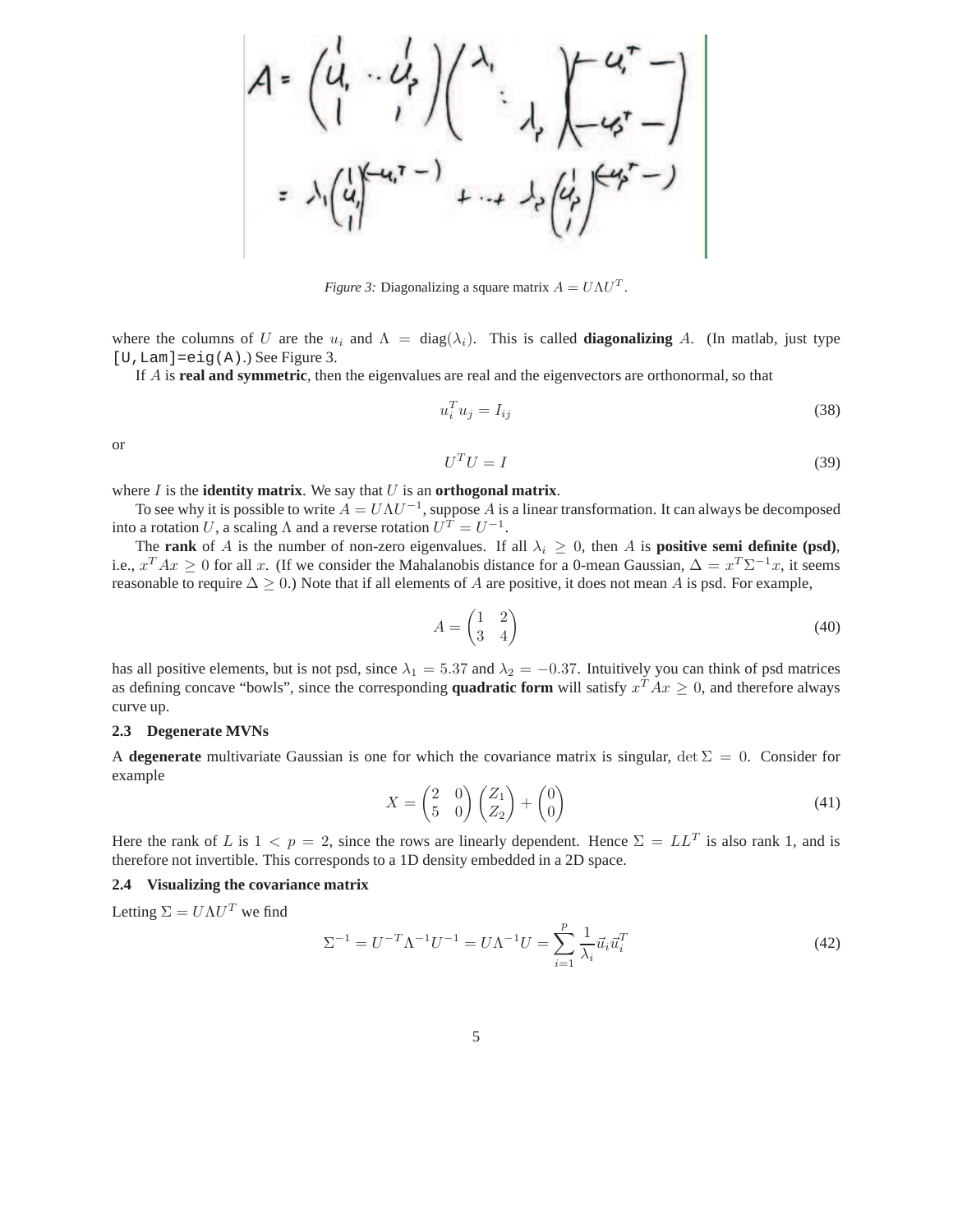

*Figure 4:* Visualization of a 2 dimensional Gaussian density. The major and minor axes of the ellipse are defined by the first two eigenvectors of the covariance matrix, namely  $\vec{u}_1$  and  $\vec{u}_2$ . Source: [Bis06] Figure 2.7.

Hence

$$
(\vec{x} - \vec{\mu})^T \Sigma^{-1} (\vec{x} - \vec{\mu}) = (\vec{x} - \vec{\mu})^T \left( \sum_{i=1}^p \frac{1}{\lambda_i} \vec{u}_i \vec{u}_i^T \right) (\vec{x} - \vec{\mu}) \tag{43}
$$

$$
= \sum_{i=1}^{p} \frac{1}{\lambda_i} (\vec{x} - \vec{\mu})^T \vec{u}_i \vec{u}_i^T (\vec{x} - \vec{\mu}) \tag{44}
$$

$$
= \sum_{i=1}^{p} \frac{y_i^2}{\lambda_i} \tag{45}
$$

where  $y_i \stackrel{\text{def}}{=} \vec{u}_i^T(\vec{x} - \vec{\mu})$ . The y variables define a new coordinate system that is shifted (by  $\vec{\mu}$ ) and rotated (by U) with respect to the original x coordinates:  $\vec{y} = U(\vec{x} - \vec{\mu})$ .

Recall that the equation for an ellipse in 2D is

$$
\frac{y_1^2}{\lambda_1} + \frac{y_2^2}{\lambda_2} = 1\tag{46}
$$

Hence we see that the contours of equal probability density of a Gaussian lie along ellipses: see Figure 4 and Figure 5.

The Matlab code to plot the 2D Gaussian in Figure 5 is shown below. It uses some useful commands: meshgrid to generate a 2D array of points, surfc to plot the surface, and contour to plot the contours.

```
function plotGauss2dDemo()
mu = [1 0]'; % mean (must be row vector for mvnpdf)
S = [4 \ 3; 3 \ 4]; \frac{1}{6} covariance
figure(1); clf
plotSurf(mu, S, 1)
% Compute whitening transform:<br>[U,D] = eig(S); % U = eigU = eigenvectors, D = diagonal matrix of eigenvalues.\mathtt{A} \ = \ \mathtt{sqrt}(\mathtt{inv}(\mathtt{D})) \star \mathtt{U'} \ ;mu2 = A * mu;\texttt{S2 = A*S*A'};plotSurf(mu2, S2, 3)
& % % % % % % % % % % \%function plotSurf(mu, S, figndx)
[U, D] = eig(S); \& U = eigenvectors, D = diagonal matrix of eigenvalues.
```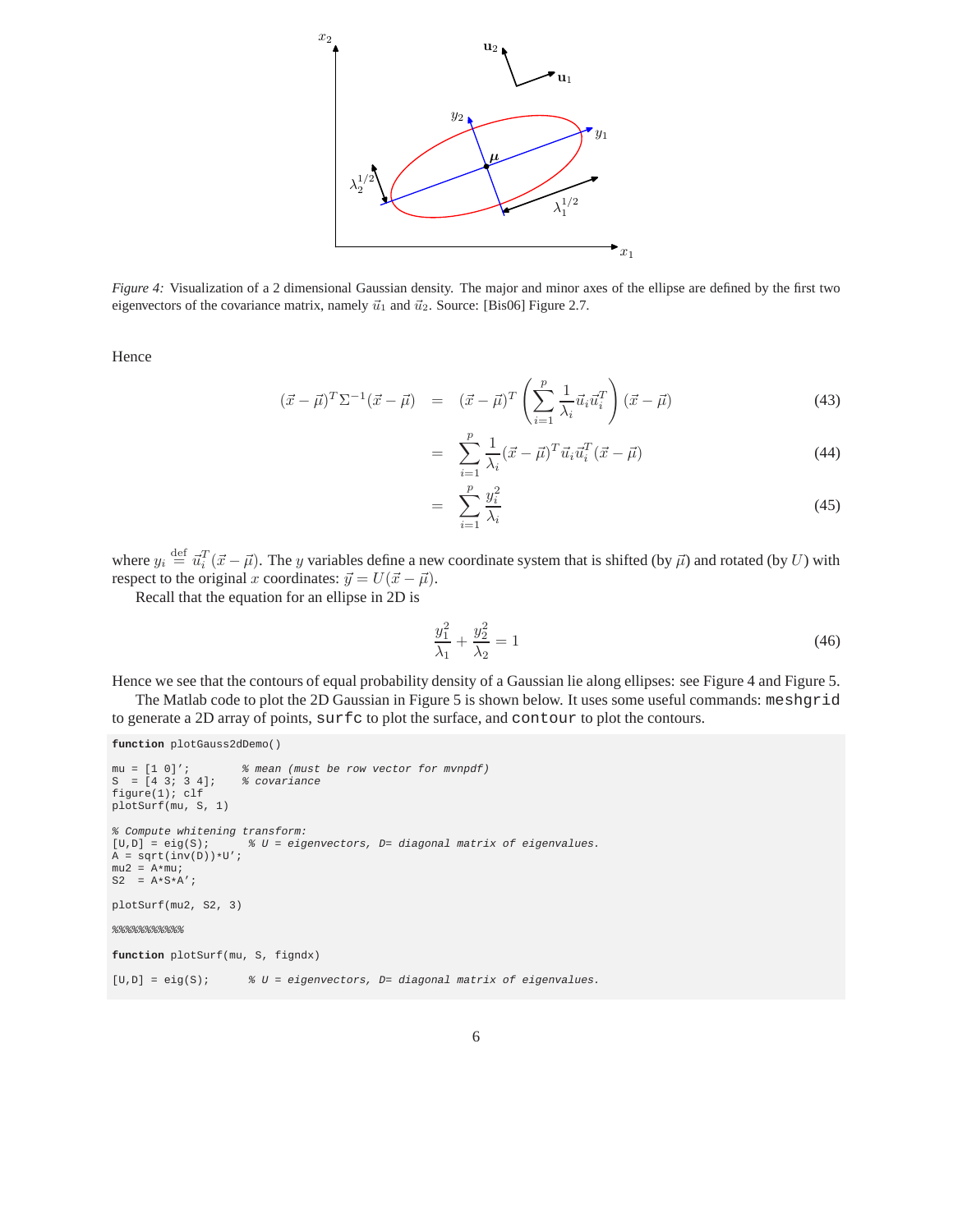

*Figure 5:* Visualization of a 2 dimensional Gaussian density. This figure was produced by plotGauss2dDemo.

```
% Evaluate p(x) on a grid.
stepSize = 0.5;
[x,y] = meshgrid(-5:stepSize:5,-5:stepSize:5); % Create grid.
[r,c]=size(x);% data(k,:) = [x(k) y(k)] for pixel k
\mathtt{data}\ =\ \left[\,\texttt{x}\,(\,\colon)\ \ \texttt{y}\,(\,\colon)\ \right]\texttt{;}p = m\nu pdf(data, mu', S);p = reshape(p, r, c);
% scale density so it sums to 1
p=p*stepSizeˆ2; % p2(x,y) defeq p(x: x+dx, y: y+ dy) approx p(x,y) dx dy
assert(approxeq(sum(p(:)), 1, 1e-1))
subplot(2,2,figndx)
\texttt{surface}(x,y,p)\text{;}\qquad \qquad \texttt{\$ 3D plot}view(-10,50);
xlabel('x','fontsize',15);
ylabel('y','fontsize',15);
zlabel('p(x,y)','fontsize',15);
subplot(2,2,figndx+1)
contour(x,y,p); % Plot contours
axis('square');
xlabel('x','fontsize',15);
ylabel('y','fontsize',15);
% Plot first eigenvector
\verb|line([mu(1) mu(1)+sqrt(D(1,1))*U(1,1))|[mu(2) mu(2)+sqrt(D(1,1))*U(2,1)]|,'linewidth',3)|% Plot second eigenvector
\verb|line([mu(1) mu(1)+sqrt(D(2,2))*U(1,2)]|[mu(2) mu(2)+sqrt(D(2,2))*U(2,2)]|,'linewidth',3)|
```
A faster alternative to using the contour command is to just to realise that if  $X$  is a matrix of points on the circle, then  $Y = U \Lambda^{\frac{1}{2}} X$  is a matrix of points on the ellipse represented by  $\Sigma = U \Lambda U^T$ . Hence we can use the code below to plot ellipsoids of constant density.

Using the fact that the Mahalanobis distance  $\Delta = (x - \mu)^T \Sigma^{-1} (x - \mu)$  is a sum of squares of p Gaussian random variables, we have  $\Delta \sim \chi_p^2$  (see Section **??**). Hence we can find the value of  $\Delta$  that corresponds to a 95% confidence interval by using delta = chi2inv(0.95, 2) where the 2 is because  $p = 2$ . If we plot the locus of points for which  $\Delta = \delta$ , we will enclose 95% of the probability mass.

**function** h=plot2dgauss(mu, Sigma, color)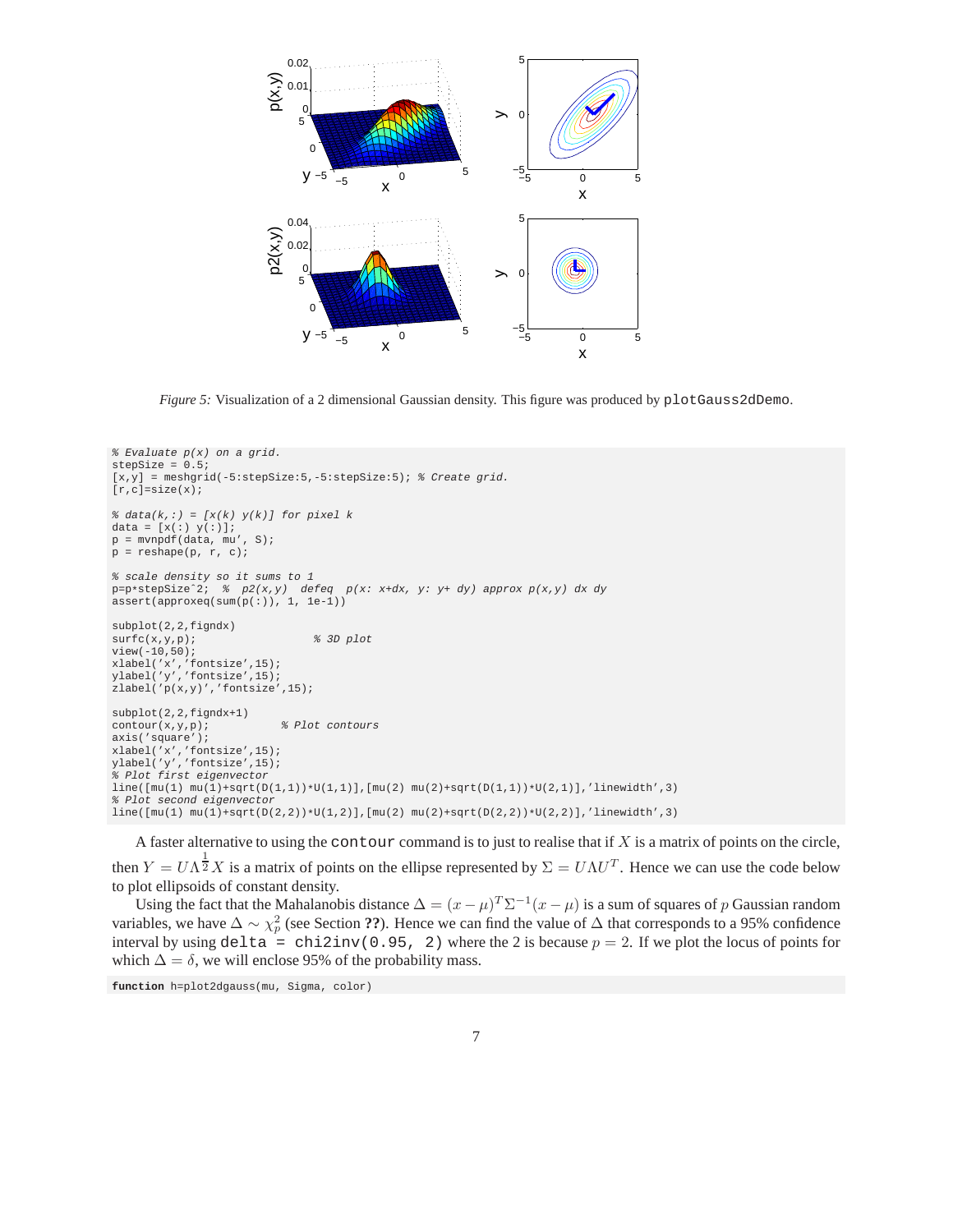```
% plot2dgauss, based on code by Mark Paskin
% function h=plot2dgauss(mu, Sigma, color)
% Plot an ellipse representing the covariance matrix of a Gaussian
if size(Sigma) z = [2 2], error('Sigma must be a 2 by 2 matrix'); end
%if length(mu) ˜= 2, error('mu must be a 2 by 1 vector'); end
if nargin < 3, color = 'r'; end
mu = mu(:);[U, D] = eig(Sigma);
n = 100;t = 1inspace(0, 2*pi, n);
xy = [cos(t); sin(t)];k = 1;k = sqrt(conf2mahal(0.95, 2));\texttt{w = (k * U * sqrt(D)) * xy;}z = repmat(mu, [1 n]) + w;
h = plot(z(1, :), z(2, :), color);88888888
```

```
function m = conf2mahal(c, d)
m = \text{chi2inv}(c, d);
```
#### **2.5 Whitening**

Any Gaussian random variable can be transformed so its covariance matrix is spherical. This is called **whitening**. Let  $X \sim \mathcal{N}(\mu, \Sigma)$  and  $\Sigma = U \Lambda U^T$ . Let

$$
Y = \Lambda^{-\frac{1}{2}} U^T X \tag{47}
$$

where  $\Lambda^{-\frac{1}{2}} = \text{diag}(1/\sqrt{\Lambda_{ii}})$ , Then

$$
CovY = \Lambda^{-\frac{1}{2}} U^T \Sigma U \Lambda^{-\frac{1}{2}}
$$
\n(48)

$$
= \Lambda^{-\frac{1}{2}} U^T U \Lambda U^T U \Lambda^{-\frac{1}{2}} \tag{49}
$$

$$
= \Lambda^{-\frac{1}{2}} \Lambda \Lambda^{-\frac{1}{2}} \tag{50}
$$

$$
= I \tag{51}
$$

using  $Cov[AY] = ACov[Y]A^T$  and  $UU^T = U^TU = I$ . and

$$
EY = \Lambda^{-\frac{1}{2}} U^T E[X] \tag{52}
$$

So

$$
Y \sim \mathcal{N}(\Lambda^{-\frac{1}{2}} U^T \mu, I) \tag{53}
$$

has a spherical covariance. See Figure 5 for an example.

#### **2.6 Sampling from a multivariate Gaussian**

It is often necessary to sample from a multivariate Gaussian, Y ∼ N (µ, Σ),. One way to do this is to use a **Cholesky decomposition**,  $\Sigma = L^T L$ . Specifically, we first sample  $X \sim \mathcal{N}(0, I)$  and then set  $Y = L^T X + \mu$ . This is valid since

$$
Cov[Y] = L^T Cov[X]L = L^T IL = \Sigma
$$
\n(54)

(If you have the Matlab statistics toolbox, you can just call mnvrnd, but it is useful to know this other method.) For example, the code to generate the plot in Figure 6 is shown below.

```
% gaussSampleDemo.m
% sample data from a spherical, diagonal and full cov Gaussian in 2D
figure(1); clf
N = 500;
z = 10;
```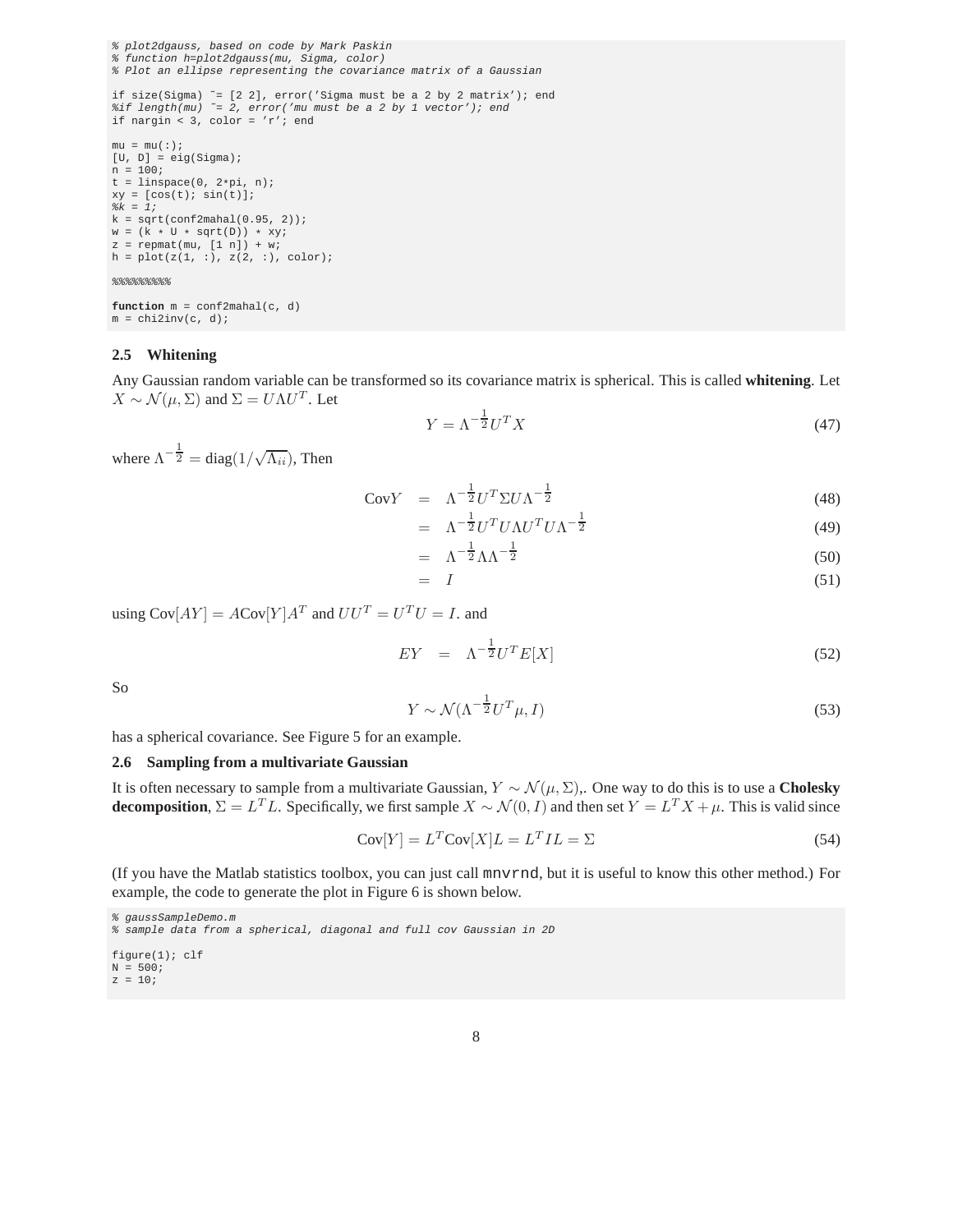

*Figure 6:* Samples from a spherical, diagonal and full covariance Gaussian, with 95% confidence ellipsoid superimposed. This figure was generated using gaussSampleDemo.

```
Sigma{1} = [1 0; 0 1];
Signa{2} = [4 0; 0 1];Signa{3} = [4 3; 3 4];mu = [0 0];
for i=1:3
  *x = m\nu nrad(mu, Sigma{ij}, N);L = chol(Sigma[i]);x = (L' * randn(2, N))' + repmat(mu, N, 1);subplot(1,3,i)
  {\tt plot(x(:,1),\ x(:,2), \ '.'');}hold on
 plot2dgauss(mu(:), Sigma{i}, 'r');
  axis([-z z -z z])axis square
end
```
#### **2.7 Parsimonious covariance matrices**

A full covariance matrix has  $p(p + 1)/2$  parameters. Hence it may be hard to estimate from data. We can restrict  $\Sigma$  to be diagonal; this has *p* parameters. Or we can use a **spherical (isotropic)** covariance,  $\Sigma = \sigma^2 I$ . See Figure 6 for a visualization of these different assumptions. We will consider other **parsimonious representations** for high dimensional Gaussian distributions later in the book. The problem of estimating a structured covariance matrix is called **covariance selection**.

#### **2.8 Independence and correlation**

RVs X, Y have a joint Gaussian distribution if  $p(X, Y)$  is multivariate Gaussian,  $(X, Y) \sim \mathcal{N}(\mu, \Sigma)$ . *In this case*, if X and Y are uncorrelated, then they are independent, i.e.,

$$
\Sigma_{X,Y} = 0 \iff X \bot Y \tag{55}
$$

To prove this, note that

$$
p(X,Y) = \mathcal{N}\left(\begin{pmatrix} X \\ Y \end{pmatrix} | \mu, \begin{pmatrix} \sigma_X^2 & 0 \\ 0 & \sigma_Y^2 \end{pmatrix}\right) = \mathcal{N}(X, \mu_X, \sigma_X^2) \mathcal{N}(Y, \mu_Y, \sigma_Y^2) = p(X)p(Y)
$$
(56)

since the cross-product terms vanish when we multiply out the terms in the exponent. This is an exception to the general rule established in Section **??**, which showed that uncorrelated does not mean independernt.

However, now suppose X and Y are marginally Gaussian, but *not jointly Gaussian*. In particular, let  $X \sim \mathcal{N}(0, 1)$ and  $Y = W X$ , where  $p(W = -1) = p(W = 1) = 0.5$ . It is clear that X and Y are not independent, since Y is a function of X. However, we can show (Exercise **??**) that  $Y \sim \mathcal{N}(0, 1)$  and Cov $(X, Y) = 0$ . So uncorrelated does not mean independent even if the variables are Gaussian (only if they are *jointly* Gaussian).

#### **2.9 Sparse precision matrices encode conditional independence**

Zeros in the precision matrix correspond to conditional independences. More precisely, if  $\Lambda_{ij} = 0$ , where  $\Lambda = \Sigma^{-1}$ , then  $X_i \perp X_j | X_{rest}$ . To prove this, let  $i = 1, j = 2, rest = 3 : p$  and let us compute  $p(x_{1,2}|x_r)$ . where block 1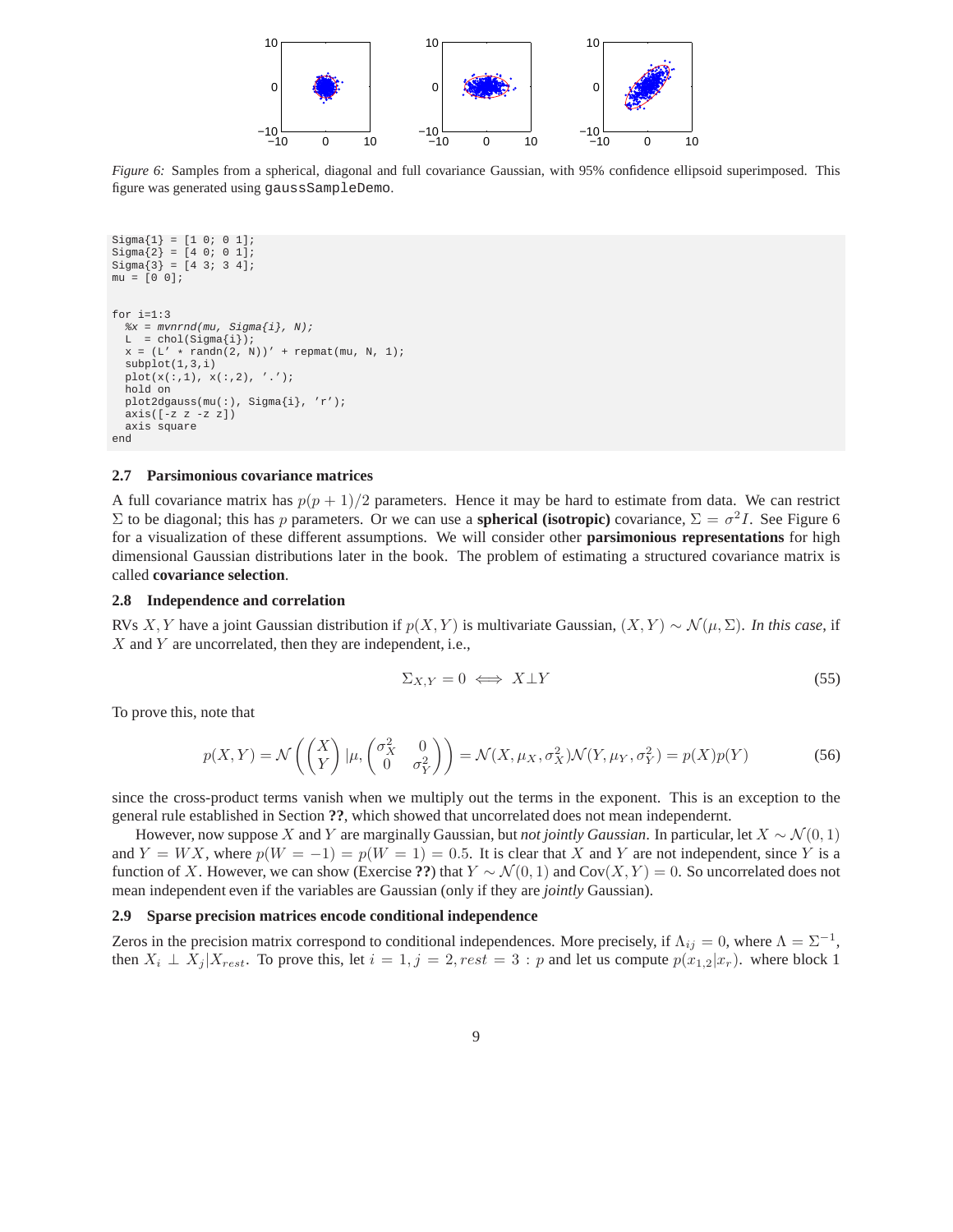denote variables  $i, j$  and block 2 denote the rest. Then using the Equations in Section 2.10, we have

=

$$
p(x_{12}|x_r) = \mathcal{N}(\mu_{12|r}, \Sigma_{12,12|r}) \tag{57}
$$

$$
\Sigma_{12,12|r} = \Lambda_{12,12}^{-1} \tag{58}
$$

$$
= \begin{pmatrix} \lambda_{11} & \lambda_{12} \\ \lambda_{21} & \lambda_{22} \end{pmatrix}^{-1} \tag{59}
$$

$$
= \frac{1}{\lambda_{11}\lambda_{22} - (\lambda_{12}^2)} \begin{pmatrix} \lambda_{22} & -\lambda_{21} \\ -\lambda_{12} & \lambda_{11} \end{pmatrix}
$$
 (60)

The correlation coefficient between  $X_1$  and  $X_2$  in this conditional distribution is called the **partial correlation coefficient**, and is given by

$$
\rho_{12|r} = \frac{\Sigma_{12,12|r}(1,2)}{\sqrt{\Sigma_{12,12|r}(1,1)\Sigma_{12,12|r}(2,2)}} \tag{61}
$$

$$
= \frac{-\lambda_{12}}{\sqrt{\lambda_{11}\lambda_{22}}} \tag{62}
$$

So we see that  $\rho_{12|r} = 0 \iff \lambda_{12} = 0$ . And since uncorrelated implies independent (for jointly Gaussian variables), we have shown that zeros in the precision matrix represent conditional independence.

Another way to see this is to expand out the canonical form

$$
p(x) = \exp[a + \eta^T x - \frac{1}{2} x^T \Lambda x] = \exp[a + \sum_j \eta_j x_j - \frac{1}{2} \sum_i \sum_j \lambda_{ij} x_i x_j]
$$
(63)

and to notice that if  $\lambda_{ij} = 0$ , this factorizes into independent terms involving i and j. By the **factorization theorem**,  $X \perp Y | Z$  iff the joint factorizes as follows

$$
p(x, y, z) = f(x, z)g(y, z) \tag{64}
$$

for some functions  $f, g$ .

#### **2.10 Marginals and conditionals of a MVN**

In Section **??**, we discussed how to compute marginals and conditionals from joint distributions, i.e., how to compute  $p(x_1) = \sum_{x_2} p(x_1, x_2)$  and  $p(x_1|x_2) = p(x_1, x_2)/p(x_2)$ . For discrete random variables, this is straightforward. But for parametric distributions, one has to replace brute force summation with integration, which can require some messy algebra. Below we derive the relevant results for Gaussians.

Suppose  $x = (x_1, x_2)$  is jointly Gaussian with parameters

$$
\mu = \begin{pmatrix} \mu_1 \\ \mu_2 \end{pmatrix}, \quad \Sigma = \begin{pmatrix} \Sigma_{11} & \Sigma_{12} \\ \Sigma_{21} & \Sigma_{22} \end{pmatrix}, \quad \Lambda = \Sigma^{-1} = \begin{pmatrix} \Lambda_{11} & \Lambda_{12} \\ \Lambda_{21} & \Lambda_{22} \end{pmatrix},\tag{65}
$$

Below we will show that we can factorize the joint as

$$
p(x_1, x_2) = p(x_2)p(x_1|x_2)
$$
\n(66)

$$
= \mathcal{N}(x_2|\mu_2, \Sigma_{22}) \mathcal{N}(x_1|\mu_{1|2}, \Sigma_{1|2}) \tag{67}
$$

where the marginal parameters for  $p(x_2)$  are just gotten by extracting rows and columns for  $x_2$ , and the conditional parameters for  $p(x_1|x_2)$  are given by

$$
\mu_{1|2} = \mu_1 + \Sigma_{12} \Sigma_{22}^{-1} (x_2 - \mu_2) \tag{68}
$$

$$
\Sigma_{1|2} = \Sigma_{11} - \Sigma_{12} \Sigma_{22}^{-1} \Sigma_{21} \tag{69}
$$

Note that the new mean is a linear function of  $x_2$ , and the new covariance is independent of  $x_2$ . Note that both the marginal and conditional distributions are themselves Gaussian: see Figure 7.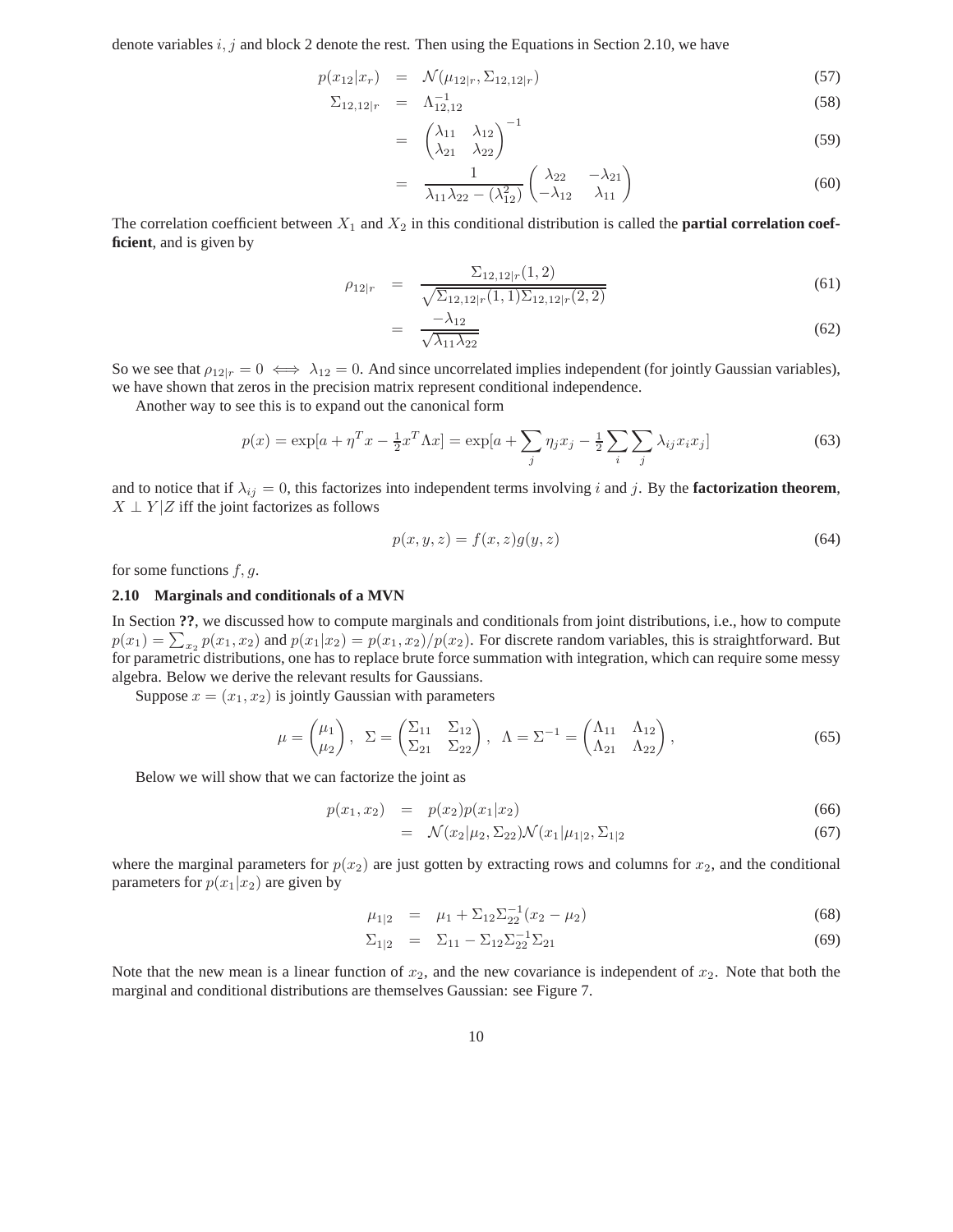

*Figure 7:* Marginalizing and conditionalizing a 2D Gaussian results in a 1D Gaussian. Source: Sam Roweis.

The equivalent results in canonical parameters are given below. Let

$$
\mu = \begin{pmatrix} \mu_1 \\ \mu_2 \end{pmatrix}, \quad \Lambda = \Sigma^{-1} = \begin{pmatrix} \Lambda_{11} & \Lambda_{12} \\ \Lambda_{21} & \Lambda_{22} \end{pmatrix}, \quad \eta = \Lambda \mu \tag{70}
$$

Then the marginal is given by

$$
p(x_2) = \mathcal{N}(x_2 | \eta_2^m, \Lambda_2^m) \tag{71}
$$

$$
\eta_2^m = \eta_2 - \Lambda_{21} \Lambda_{11}^{-1} \eta_1 \tag{72}
$$

$$
\Lambda_2^m = \Lambda_{22} - \Lambda_{21} \Lambda_{11}^{-1} \Lambda_{12} \tag{73}
$$

and the conditional is given by

$$
p(x_1|x_2) = \mathcal{N}(x_1; \eta_{1|2}, \Lambda_{1|2}) \tag{74}
$$

$$
\eta_{1|2} = \eta_1 - \Lambda_{12} x_2 \tag{75}
$$

$$
\Lambda_{1|2} = \Lambda_{11} \tag{76}
$$

Note that marginalization is easier in moment form, but conditioning is easier in canonical form.

# **2.11 Partitioned matrices**

To derive the above results, it is helpful to know the following results for manipulating block structured matrices. (This section is based on [Jor06, ch13].)

Consider a general partioned matrix

$$
M = \begin{pmatrix} E & F \\ G & H \end{pmatrix} \tag{77}
$$

where we assume E and H are invertible. The goal is to derive an expression for  $M^{-1}$ . If we could block diagonalize  $M$ , it would be easier, since then the inverse would be a diagonal matrix of the inverse blocks. To zero out the top right we can pre-multiply as follows

$$
\begin{pmatrix} I & -FH^{-1} \\ 0 & I \end{pmatrix} \begin{pmatrix} E & F \\ G & H \end{pmatrix} = \begin{pmatrix} E - FH^{-1}G & 0 \\ G & H \end{pmatrix}
$$
(78)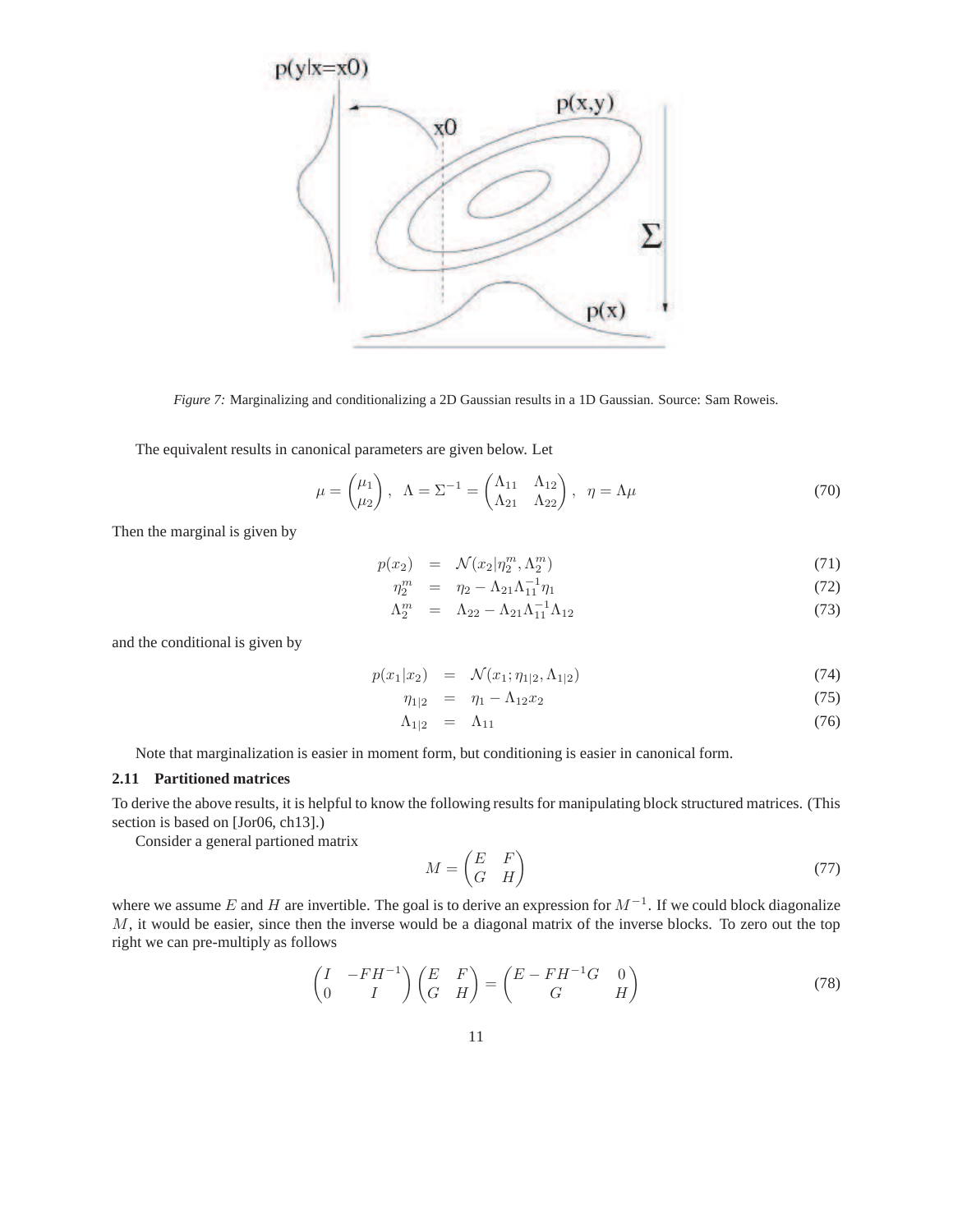Similarly, to zero out the bottom right we can post-multiply as follows

$$
\begin{pmatrix} I & -FH^{-1} \\ 0 & I \end{pmatrix} \begin{pmatrix} E & F \\ G & H \end{pmatrix} \begin{pmatrix} I & 0 \\ -H^{-1}G & I \end{pmatrix} = \begin{pmatrix} E - FH^{-1}G & 0 \\ 0 & H \end{pmatrix}
$$
(79)

The top left corner is called the **Schur complement** of M wrt H, and is denoted  $M/H$ :

$$
M/H = E - FH^{-1}G \tag{80}
$$

If we rewrite the above as

$$
XYZ = W \tag{81}
$$

where  $Y = M$ , we get the following expression for the determinant of a partitioned matrix:

$$
|X||Y||Z| = |W| \tag{82}
$$

$$
|M| = |M/H||H| \tag{83}
$$

since  $|X| = |Z| = 1$  and  $|W| = |M/H||H|$ . Also, we can derive the inverse as follows

$$
Z^{-1}Y^{-1}X^{-1} = W^{-1} \tag{84}
$$

$$
Y^{-1} = ZW^{-1}X \tag{85}
$$

hence

$$
\begin{pmatrix} E & F \ G & H \end{pmatrix}^{-1} = \begin{pmatrix} I & 0 \ -H^{-1}G & I \end{pmatrix} \begin{pmatrix} (M/H)^{-1} & 0 \ 0 & H^{-1} \end{pmatrix} \begin{pmatrix} I & -FH^{-1} \ 0 & I \end{pmatrix}
$$
(86)

$$
= \left( \begin{array}{cc} (M/H)^{-1} & -(M/H)^{-1}FH^{-1} \\ -H^{-1}G(M/H)^{-1} & H^{-1} + G(M/H)^{-1}FH^{-1} \end{array} \right) \tag{87}
$$

Alternatively, we could have decomposed the matrix  $M$  in terms of  $E$  and  $M/E$ , yielding

$$
\begin{pmatrix} E & F \ G & H \end{pmatrix}^{-1} = \begin{pmatrix} E^{-1} + E^{-1} F (M/E)^{-1} G E^{-1} & E^{-1} F (M/E)^{-1} \\ -(M/E)^{-1} G E^{-1} & (M/E)^{-1} \end{pmatrix}
$$
(88)

Equating these two expression yields the following two formulae, the first of which is known as the **matrix inversion lemma** (aka **Sherman-Morrison-Woodbury formula**)

$$
(E - FH^{-1}G)^{-1} = E^{-1} + E^{-1}F(H - GE^{-1}F)^{-1}GE^{-1}
$$
\n(89)

$$
(E - FH^{-1}G)^{-1}FH^{-1} = E^{-1}F(H - GE^{-1}F)^{-1}
$$
\n(90)

In the special case that  $H = -1$ ,  $F = u$  a column vector,  $G = v'$  a row vector, we get the following formula for a **rank one update of an inverse**

$$
(E + uv')^{-1} = E^{-1} + E^{-1}u(-I - v'E^{-1}u)^{-1}v'E^{-1}
$$
\n(91)

$$
= E^{-1} - \frac{E^{-1}uv'E^{-1}}{1 + v'E^{-1}u}
$$
\n(92)

#### **2.12 Marginals and conditionals of MVNs: derivation**

Armed with knowledge of Schur complements etc, we can derive the results in Section 2.10.

Let us factor the joint  $p(x_1, x_2)$  as  $p(x_2)p(x_1|x_2)$  by applying Equation 86 to the matrix inverse in the exponent term.

$$
\exp\left\{-\frac{1}{2}\begin{pmatrix}x_1 - \mu_1 \\ x_2 - \mu_2\end{pmatrix}^T \begin{pmatrix}\Sigma_{11} & \Sigma_{12} \\ \Sigma_{21} & \Sigma_{22}\end{pmatrix}^{-1} \begin{pmatrix}x_1 - \mu_1 \\ x_2 - \mu_2\end{pmatrix}\right\}
$$
(93)

$$
= \exp\left\{-\frac{1}{2}\begin{pmatrix}x_1 - \mu_1 \\ x_2 - \mu_2\end{pmatrix}^T \begin{pmatrix}I & 0 \\ -\Sigma_{22}^{-1}\Sigma_{21} & I\end{pmatrix} \begin{pmatrix}(\Sigma/\Sigma_{22})^{-1} & 0 \\ 0 & \Sigma_{22}^{-1}\end{pmatrix} \begin{pmatrix}I & -\Sigma_{12}\Sigma_{22}^{-1} \\ 0 & I\end{pmatrix} \begin{pmatrix}x_1 - \mu_1 \\ x_2 - \mu_2\end{pmatrix}\right\}
$$
(94)

$$
= \exp\left\{-\frac{1}{2}(x_1 - \mu_1 - \Sigma_{12}\Sigma_{22}^{-1}(x_2 - \mu_2))^T(\Sigma/\Sigma_{22})^{-1}(x_1 - \mu_1 - \Sigma_{12}\Sigma_{22}^{-1}(x_2 - \mu_2))\right\}
$$
(95)

$$
\times \exp\left\{-\frac{1}{2}(x_2 - \mu_2)^T \Sigma_{22}^{-1} (x_2 - \mu_2)\right\} \tag{96}
$$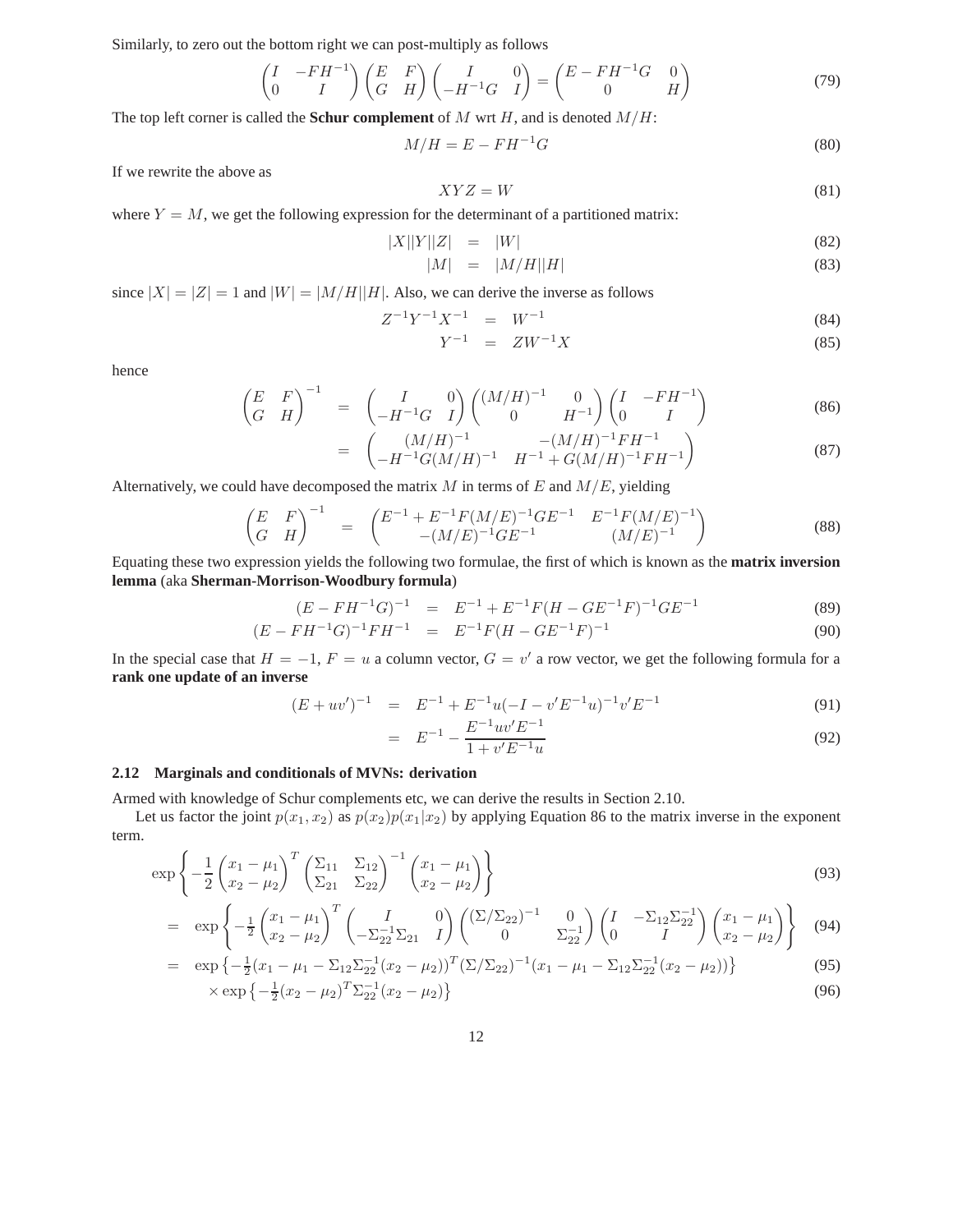This is of the form

$$
\exp(\text{quadratic form in } x_1, x_2) \times \exp(\text{quadratic form in } x_2) \tag{97}
$$

Using Equation 83 we can also split up the normalization constants

$$
(2\pi)^{(p+q)/2}|\Sigma|^{\frac{1}{2}} = (2\pi)^{(p+q)/2}(|\Sigma/\Sigma_{22}||\Sigma_{22}|)^{\frac{1}{2}}
$$
\n(98)

$$
= (2\pi)^{p/2} |\Sigma/\Sigma_{22}|^{\frac{1}{2}} (2\pi)^{q/2} |\Sigma_{22}|^{\frac{1}{2}} \tag{99}
$$

Hence we have succesfully factorized the joint as

$$
p(x_1, x_2) = p(x_2)p(x_1|x_2)
$$
\n(100)

$$
= \mathcal{N}(x_2|\mu_2, \Sigma_{22})\mathcal{N}(x_1|\mu_{1|2}, \Sigma_{1|2}) \tag{101}
$$

where the parameters of the marginal and conditional distribution can be read off from the above equations, using

$$
(\Sigma/\Sigma_{22})^{-1} = \Sigma_{11} - \Sigma_{12}\Sigma_{22}^{-1}\Sigma_{21}
$$
 (102)

## **2.13 Bayes rule for MVNs**

Consider representing the joint distribution on X and Y in **linear Gaussian** form:

$$
p(x) = \mathcal{N}(x|\mu, \Lambda^{-1}) \tag{103}
$$

$$
p(y|x) = \mathcal{N}(y|Ax+b, S^{-1}) \tag{104}
$$

where  $\Lambda$  and  $S$  are precision matrices. It can be shown (see e.g., [Bis06, p93]) that we can invert this model as follows

$$
p(y) = \mathcal{N}(y|A\mu + b, S^{-1} + A\Lambda^{-1}A^{T})
$$
\n(105)

$$
p(x|y) = \mathcal{N}(x|\Sigma[A^TS(y-b)] + \Lambda\mu, \Sigma)
$$
\n(106)

$$
\Sigma = (\Lambda + A^T S A)^{-1} \tag{107}
$$

Consider the following 1D example, where we try to estimate x from a noisy observation  $y$ , where the noise level is  $\tau^2$ . If the prior on x is Gaussian, and the likelihood  $p(y|x)$  is Gaussian, then the posterior  $p(x|y)$  is also Gaussian:

$$
p(x) = \mathcal{N}(x|\mu, \sigma^2) \tag{108}
$$

$$
p(y|x) = \mathcal{N}(y|x, \tau^2) \tag{109}
$$

$$
p(y) = \mathcal{N}(y|\mu, \sigma^2 + \tau^2) \tag{110}
$$

### **2.14 Maximum likelihood parameter estimation**

Given N iid datapoints  $\vec{x}_i$  stored in rows of X, the log-likelihood is

$$
\log p(X|\mu, \Sigma) = -\frac{Np}{2}\log(2\pi) - \frac{N}{2}\log|\Sigma| - \frac{1}{2}\sum_{i=1}^{N} (\vec{x}_i - \mu)^T \Sigma^{-1} (\vec{x}_i - \mu)
$$
(111)

Below we drop the first term since it is a constant. Also, using the fact that

$$
-\log|\Sigma| = \log|\Sigma^{-1}| \tag{112}
$$

we can rewrite this as

$$
\log p(X|\mu, \Sigma) = -\frac{Np}{2} \log(2\pi) \frac{N}{2} \log |\Lambda| - \frac{1}{2} \sum_{i=1}^{N} (\vec{x}_i - \mu)^T \Lambda (\vec{x}_i - \mu)
$$
(113)

where  $\Lambda = \Sigma^{-1}$  is called the **precision matrix**.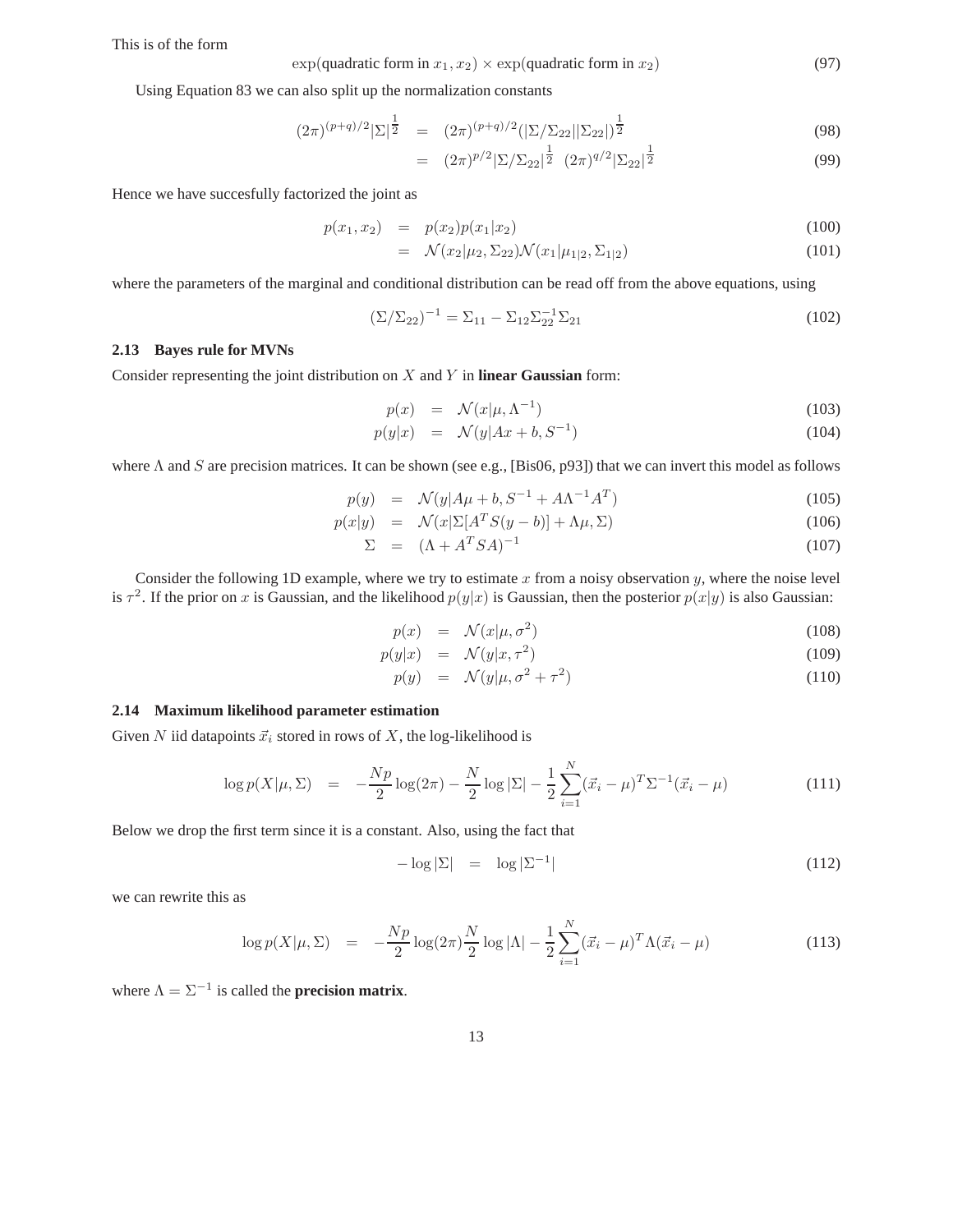#### **2.15 Mean**

Using the following results for taking derivatives wrt vectors (where  $\vec{a}$  is a vector and A is a matrix)

$$
\frac{\partial(\vec{a}^T \vec{x})}{\partial \vec{x}} = \vec{a} \tag{114}
$$

$$
\frac{\partial(\vec{x}^T A \vec{x})}{\partial x} = (A + A^T)\vec{x} \tag{115}
$$

and using the substitution  $\vec{y}_i = \vec{x}_i - \mu$ , we have

$$
\frac{\partial}{\partial \mu} (\vec{x}_i - \mu)^T \Sigma^{-1} (\vec{x}_i - \mu) = \frac{\partial}{\partial y} \frac{\partial y}{\partial \mu} \vec{y}_i^T \Sigma^{-1} \vec{y}_i
$$
\n(116)

$$
= -1(\Sigma^{-1} + \Sigma^{-T})\vec{y}_i \tag{117}
$$

Hence

$$
\frac{\partial}{\partial \mu} \log p(X|\mu, \Sigma) = -\frac{1}{2} \sum_{i=1}^{N} -2\Sigma^{-1} (\vec{x}_i - \mu)
$$
\n(118)

$$
= \Sigma^{-1} \sum_{i=1}^{N} (\vec{x}_i - \mu) \tag{119}
$$

$$
=0\tag{120}
$$

so

$$
\mu_{ML} = \frac{1}{N} \sum_{i} \vec{x}_i \tag{121}
$$

which is just the empirical mean.

## **2.16 Covariance**

To compute  $\Sigma_{ML}$  is a little harder We will need to take derivatives wrt a matrix of a quadratic form and a determinant. We introduce the required algebra, since we will be using multivariate Gaussians a lot.

First, recall  $tr(A) = \sum_i A_{ii}$  is the **trace** of a matrix (sum of the diagonal elements). This satisfies the **cyclic permutation property**

$$
tr(ABC) = tr(CAB) = tr(BCA)
$$
\n(122)

We can therefore derive the **trace trick**, which reorders the scalar inner product  $x^T A x$  as follows

$$
x^T A x = \text{tr}(x^T A x) = \text{tr}(x x^T A) \tag{123}
$$

Hence the log-likelihood becomes

$$
\ell(\mathcal{D}|\Sigma,\hat{\mu}) = \frac{N}{2}\log|\Sigma^{-1}| - \frac{1}{2}\sum_{i}(x_i - \mu)^T \Sigma^{-1}(x_i - \mu)
$$
\n(124)

$$
= \frac{N}{2}\log|\Sigma^{-1}| - \frac{1}{2}\sum_{i}\text{tr}[(x_i - \mu)(x_i - \mu)^T\Sigma^{-1}] \tag{125}
$$

$$
= \frac{N}{2}\log|\Sigma^{-1}| - \frac{1}{2}\sum_{i} tr[S\Sigma^{-1}] \tag{126}
$$

where S is the **scatter matrix**

$$
S \stackrel{\text{def}}{=} \sum_{i} (\vec{x}_i - \overline{x})(\vec{x}_i - \overline{x})^T = \left(\sum_{i} \vec{x}_i \vec{x}_i^T\right) - N \overline{x} \overline{x}^T \tag{127}
$$